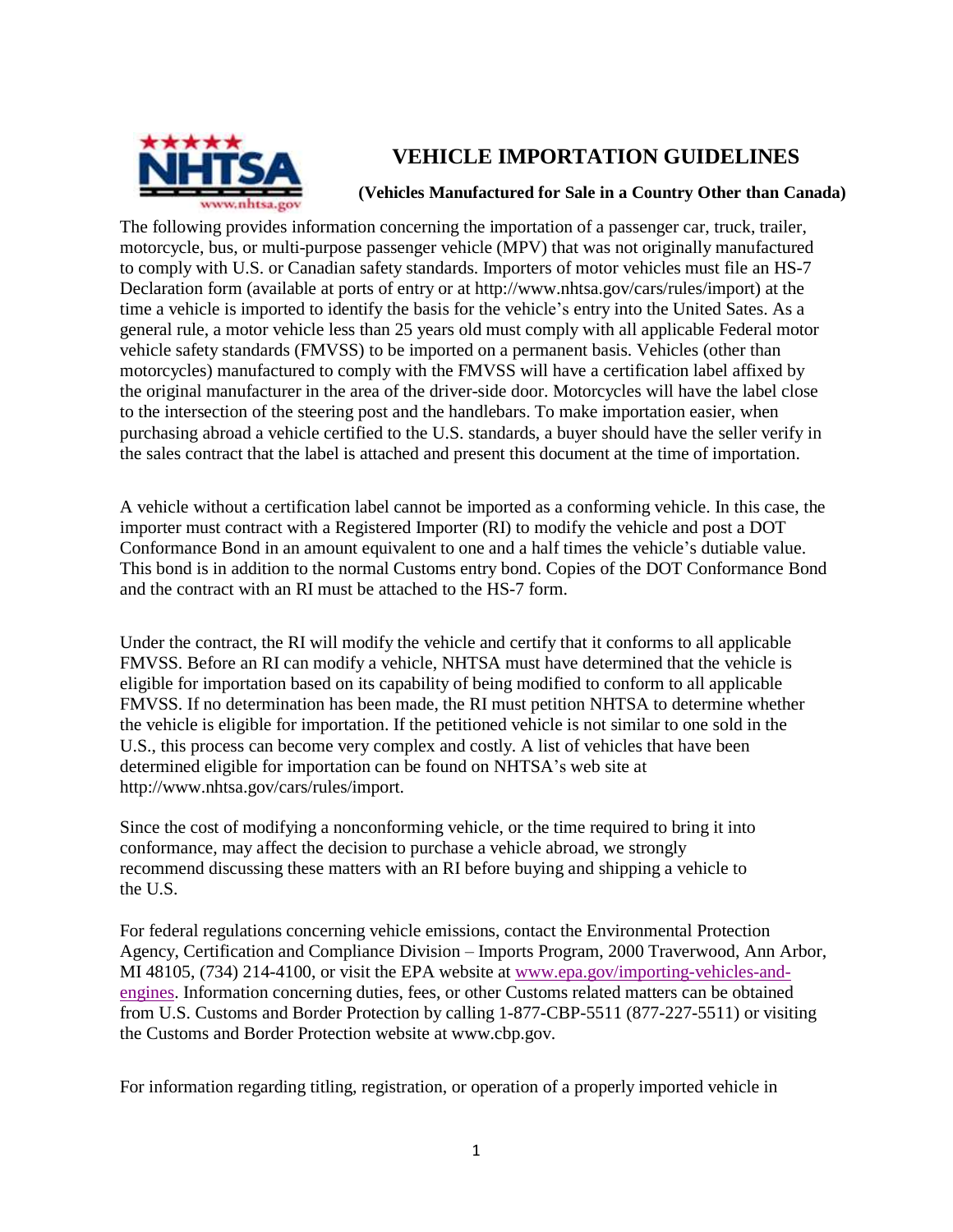a specific State, we advise you to contact the Department of Motor Vehicles or other appropriate agency in that State.

RIs who conform vehicles manufactured for sale in countries other than Canada are listed below.

**An RI is an independent business and may be selective in terms of the work it performs. This agency does not endorse or recommend any of the listed RIs, nor does it represent or guarantee your satisfaction with any work or service these RIs perform.** 

## **REGISTERED IMPORTERS WHO CONFORM VEHICLES MANUFACTURED FOR SALE IN COUNTRIES OTHER THAN CANADA**

## **as of** *June 25, 2018*

| <b>REGISTERED IMPORTER</b><br><b>ADDRESS</b>                                                               | <b>E-MAIL</b>          | <b>PHONE</b> | <b>FAX</b>       |
|------------------------------------------------------------------------------------------------------------|------------------------|--------------|------------------|
| <b>ARIZONA</b>                                                                                             |                        |              |                  |
| AZ EUROS, LLC.<br>2452 W. BIRCHWOOD AVE., STE. 117<br>MESA, AZ 85202                                       | service@azeuros.com    | 602-606-7380 | 480-404-9634     |
| <b>CALIFORNIA</b>                                                                                          |                        |              |                  |
| <b>AUTO BOUTIQUE, LTD.</b><br>660 BAKER ST SUITE 405-V<br>COSTA MESA, CA 92626                             | info@autoboutique.us   | 714-668-0235 | 714-844-<br>4378 |
| <b>AUTOSTADT WEST</b><br>875 STILLWATER ROAD #300<br>WEST SACRAMENTO, CA 95605                             | jeff@autostadtwest.com | 916-638-9914 | N/A              |
| <b>G &amp; K AUTOMOTIVE</b><br>2530 SOUTH BIRCH ST<br>SANTA ANA, CA 92707                                  | sosi@gnkauto.com       | 714-545-9503 | 714-545-7667     |
| <b>INDIANA</b>                                                                                             |                        |              |                  |
| <b>DIVERSIFIED VEHICLE</b><br><b>SERVICES, INC.</b><br>1919 SOUTH POST RD<br><b>INDIANAPOLIS, IN 46239</b> | dvsri@godvs.com        | 317-862-9100 | 317-862-4345     |